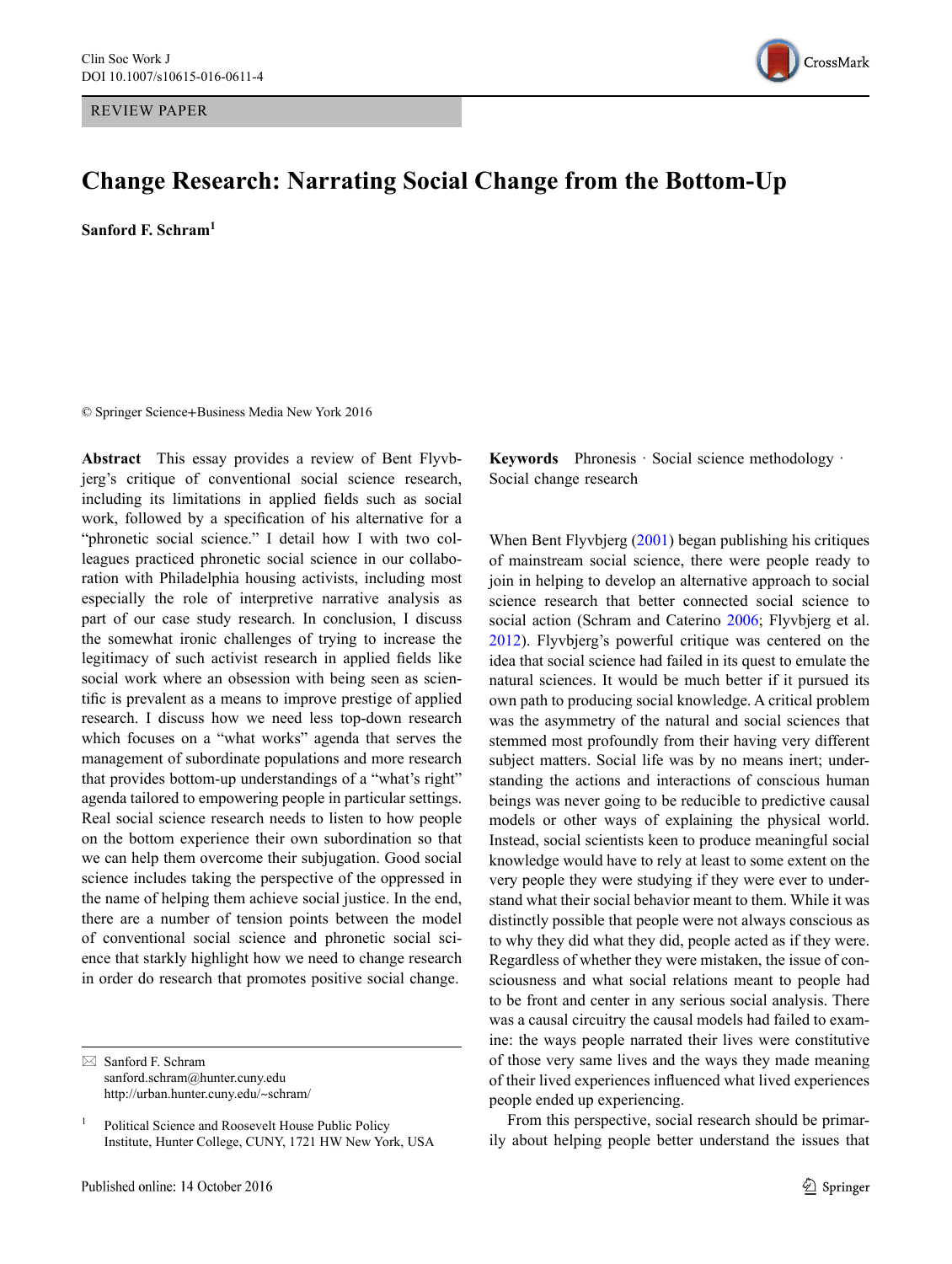troubled their consciousness (even if unconsciously), what was preventing them from realizing what was in their best interests and what needed to be done about that in order to better realize those best interests. Flyvbjerg's critique, therefore, included a positive program designed to help make social science better connected not just to understanding social life but helping the people being studied to live better. Social research should be designed to help improve the ability of the people being studied to become even more conscious of what was happening in ways that enabled them to do something about it. For Flyvbjerg, using the classic Aristotelian distinction, while natural science was better at producing *episteme* (i.e., universal truth in the form of abstract rationality), social science would best be directed at contributing to *phronesis* (i.e., practical wisdom that came from situated reasoning) (see Toulmin [2003\)](#page-8-3). Flyvbjerg's program for what he called a "phronetic social science," would better connect social science to ongoing social struggle to address the issues people were confronting. For that to happen, we would have to change how we did research so that it could better be the change research that helped people change things for the better (Shdaimah et al. [2011](#page-8-4)).

For Flyvbjerg, social science was best suited to contribute to the practical wisdom that came from situated reasoning by conducting research in specific social contexts. It would therefore eschew the quest for generic causal models that could explain social behavior by virtue of offering trans-contextual, universal generalizations. Instead, it would offer greater understanding of what was happening and what it meant in specific contexts so that people could engage in better situated reasoning in those particular settings. This meant that we had to invert the conventional pyramid of knowledge that put trans-contextual generalizable causal explanations at the top and case-specific narratives near the bottom (see Fig. [1](#page-1-0)).

In fact, Flyvbjerg ([2006\)](#page-8-5) would eventually go on to defend case studies as a legitimate form of social research.

I ended up taking Flyvbjerg's position quite seriously, not only collaborating with Flyvbjerg (Flyvbjerg et al. [2012\)](#page-8-2) but then engaging with two of my doctoral students in a participatory-action research project where we collaborated with local activists as research partners to conduct mixedmethods research that helped the activists gain enactment of an affordable housing trust fund in the city of Philadelphia (Shdaimah et al. [2011](#page-8-4)).

In the essay that follows, I provide a review of Flyvbjerg's critique of conventional social science research, including its limitations in applied fields such as social work, followed by a specification of the phronetic model for social science. I then detail how we tried to practice a poltically engaged form of phronetic social science in our collaboration with Philadelphia housing activists, including most especially the role of narrative analysis as part of our case study research. In conclusion, I discuss the somewhat

<span id="page-1-0"></span>

**Fig. 1** The pyramid of research knowledge: ranking the quality of evidence. Adapted from Melnyck and Fineout-Overholt [2005](#page-8-6); Stetler et al. [1998](#page-8-7)

ironic challenges of trying to increase the legitimacy of such activist research in applied fields like social work (where an obsession with being seen as scientific is prevalent as a means to improve prestige of applied research).

#### **Social Science Needs to Go Its Own Way**

The debate about what is good social science goes back a ways. A critical initial salvo was provided by Max Weber when he published his 1904 essay on "The 'Objectivity' of Knowledge in Social Science and Social Policy" in the newly created *Archiv fur Sozialwissenschaft und Sozialpolitik*, which he collaborated in editing. Weber was involved in a struggle over whether social science should be partisan and include explicit positions based on value commitments. He argued for social science to be non-partisan and independent of value commitments but so it could establish itself as an authoritative source of knowledge that would be taken seriously by policymakers. Its political effectiveness depended on it being scrupulously independent of any political persuasion. In the process of negotiating this nuanced position, Weber staked out the major positions of what has become an enduring debate. He wanted social science to produce objective knowledge about the basic "facts of social life," but he wanted to promote understanding of what those facts meant to the very people who experienced them. He wanted social science to avoid partisanship but he also wanted it to contribute to improving "social policy." Last, as much as he hoped for a social science that was autonomous from politics and beyond political manipulation, he very much saw social science as a source of salvation from the worst forms of politics and that ideally it could contribute to the "training of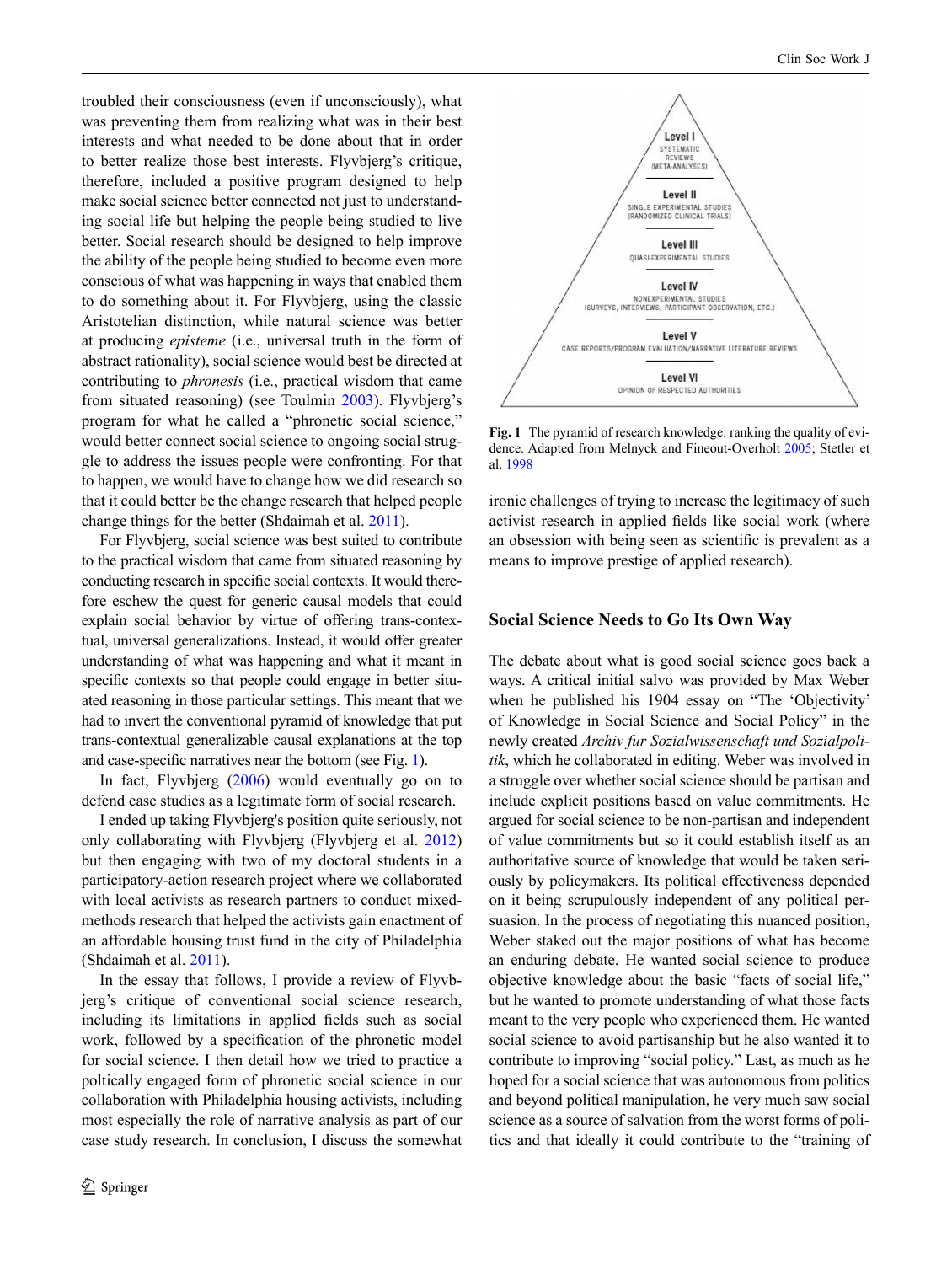*judgment* in respect of *practical problems* arising from these social circumstances" (as quoted in Gunnell [2006\)](#page-8-9).

Over time, it seems the increased specialization of social scientists has led them to side with one or another of Weber's positions, but rarely all. For a long time, those social researchers who specialize in taking a more scientific approach have been dominant. This is where the pyramid of knowledge comes to the fore. That pyramid in Fig. [1](#page-1-0) reflects the scientistic bias that has been near hegemonic in recent decades. Scientific social science is from this perspective superior to more prosaic forms of social research. A generic model of social science in fact can be gleaned from the scientific partisans. They drew on the philosophy of science to provide a model of the logical structure of scientific explanation known variously as logical positivism or logical empiricism and now commonly referred to as just plain "positivism." Positivism served to create a methodological foundation for social science as a science. Social scientists would be doing science if they structured their research projects consistently with the positivistic methodology. In other words, regardless of the specific methods of empirical observation or data collection used, research needed to be framed to support explanations consistent with the tenets of positivism. Research needed to produce the basis for testing causal theories that could explain why political phenomena, relationships, and processes were the way they were. Various inductive and deductive approaches to empirical research in social science eventually led to more a generalized understanding of how research was organized to contribute to the scientific discipline of political science. We can specify a consolidated model of this generic understanding to include the following hierarchy of assumptions:

- 1. Social science exists to help promote understanding of the truth about the "facts of social life;"
- 2. Social science research contributes to this quest by adding to the accumulation of an expanding base of objective knowledge about society;
- 3. Growth of this knowledge base is contingent upon the building of theory that offers explanations of social relations;
- 4. Building of theory is dependent on the development of universal generalizations regarding the behavior of social actors;
- 5. Development of a growing body of generalizations occurs by testing falsifiable, causal hypotheses that demonstrate their success in making predictions;
- 6. Accumulation of a growing body of predictions about social behavior comes from the study of variation in samples involving large numbers of cases; and
- 7. A growing body of objective, causal knowledge can be put in service of society, particularly by influencing public policy-makers and the stewards of the state.

Critics have long noted that this paradigm excludes much valuable research. For instance, it assumes that the study of a single case is unscientific, provides no basis for generalizing, does not build theory, cannot contribute to the growth of political knowledge, and, as a result, is not even to be considered for publication in the leading social science journals. Case studies are even to be discouraged as a legitimate doctoral dissertation project. This bias against case studies is quite surprising given that there have been many very powerful arguments offered in defense of case studies (see Eckstein [1975\)](#page-8-8). Yet, even though there have always been dissenters across the social sciences there has been over time a noticeable drift toward "large-n" quantitative research in service of objective, decontextualized, and universally generalizable truth about the social world, there is a good case to be made that the dissenters were for a long time increasingly marginalized as the center of gravity of the social science drifted more and more toward reflecting these core assumptions about what constitutes good social science and how to get it.

The dissenting view for a long time has posed "interpretivism" as an alternative to "positivism." The interpretive approach is also indebted to Weber. It emphasizes Weber's concern for understanding what social relations subjectively mean to the people being studied as opposed to explaining objectively what caused those relations to be the way they are. This distinction revisits the debates that preoccupied Weber and his colleagues over whether social science ought to be more about *erklaren* (explanation) or *verstehen* (understanding).

Today the interpretive approach is really a loose collection of many different approaches, including such disparate approaches as political ethnography, constructivism, discourse analysis, thick description, narrative analysis, and many others. What these approaches share in common is an emphasis on the interpretive dimensions of political analysis, stressing the importance of accounting for how political phenomena, relationships, and processes are not so much pre-existing objective facts of the social world as they are subjectively experienced and interpreted phenomena. While accounting for the material reality of social conditions, the interpretive approaches emphasize it is more important to try to arrive at understanding how the social world is subjectively experienced and interpreted by people than it is to provide an explanation of what caused social phenomena to happen. Understanding the effects of inequality, for instance, involves accounting for how people experience relative deprivation beyond the hardships they endure from absolute deprivation.

Most interpretive approaches therefore do not look to the natural sciences for a model of how to conduct social research even if they ironically include the assumption that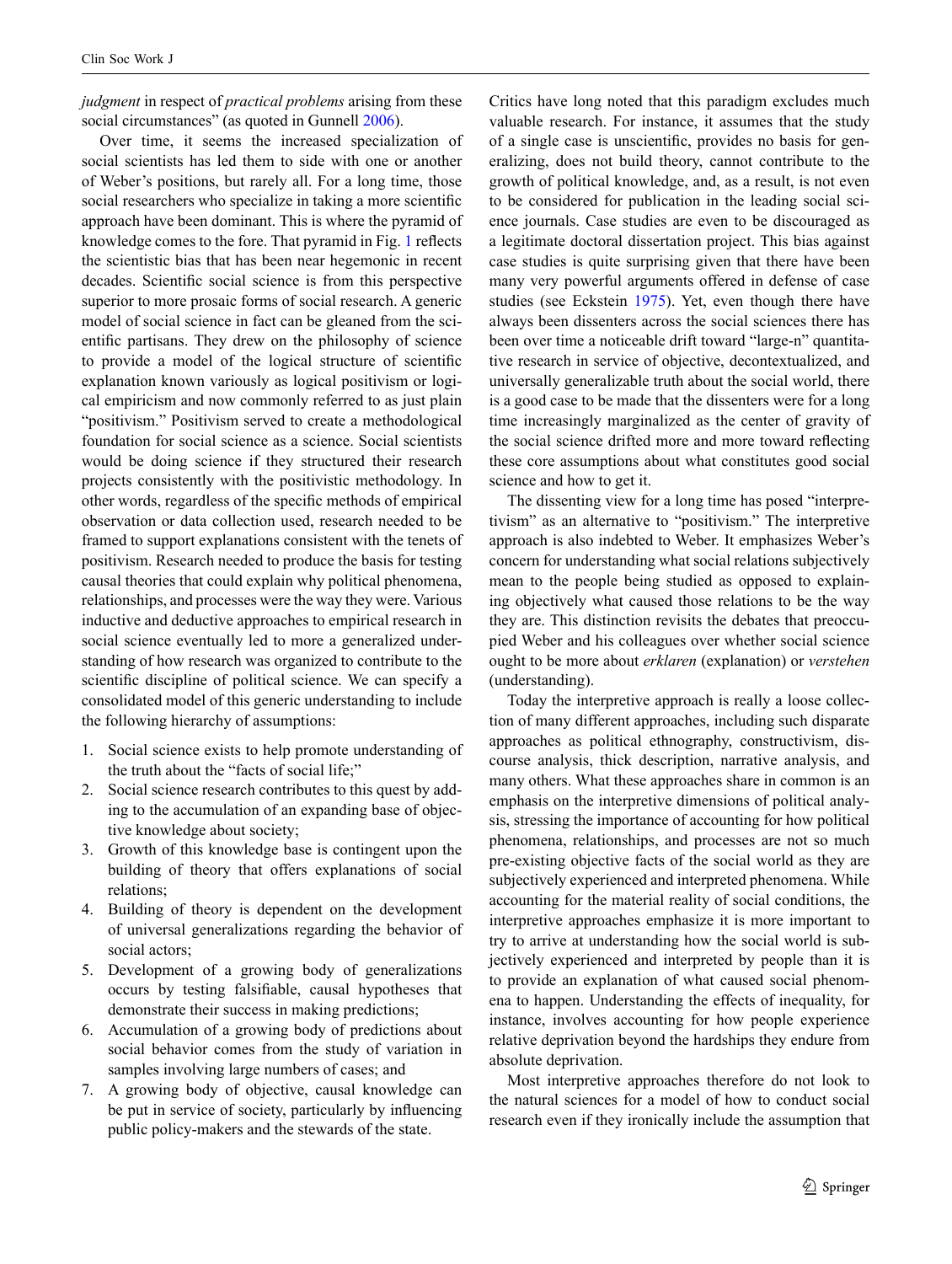natural science research is also interpretive. Instead, they turn away from the naturalistic model because they see the asymmetry between social sciences and the natural sciences stemming from what Anthony Giddens [\(1976](#page-8-14)) and others have called the "double hermeneutic." From this perspective, perspective, regardless of the material reality being examined, the natural sciences are interpretive in that natural science research is framed through interpretive lenses for constructing the facts that are observed whether they are quarks within atoms or the black holes in the cosmology; however, the social sciences are doubly hermeneutic in that research on social phenomena involves interpreting the interpretations social actors make of their experiences. Social science research is doubly hermeneutic because it involves researchers' interpretations of other people's interpretations.

The "interpretive turn," as it came to be called in the social sciences, had many sources, including, perhaps most prominently, Clifford Geertz and his leadership in the School of Social Science at the Institute for Advanced Study in Princeton, New Jersey. Geertz, to be sure, saw interpretive approaches as providing important perspectives for understanding whatever was being studied and famously noted that thick description comprised "piled up inferences and implication" (see Geertz [2000](#page-8-15)). Yet, Geertz resisted the idea that researchers had to choose either an interpretive or positivist approach as a distinct logic of inquiry. Nonetheless over time, the main thrust of the interpretive turn has been to insist that interpretive social science implied a distinct logic of inquiry that prevented mixing methodologies.

Positivism and interpretivism became the oil and water of social science research. While researchers might be able to mix different methods of data collection, they increasingly were discouraged from mixing methodologies on the grounds that positivism and interpretivism implied those distinct logics of inquiry that could not be sensibly combined in the same analysis. Over time, the separate logic of inquiry argument has undoubtedly contributed to the idea that each of the social sciences is a fractured discipline where different researchers employing different approaches talk less and less to each other even though they study the same topics (Flyvbjerg [2001\)](#page-8-0).

Yet, in recent years, the longstanding impasse between positivism and interpretivism has begun to come undone by researchers who pursue more problem-driven, mixed-methods research. There is growing interest in getting beyond the positivist/interpretivist divide in ways that include pursuing mixed-methods, problem-driven inquiry. In fact, a number of scholars have for some time selfconsciously and explicitly designed their work as mixed-methods research that is focused on real political problems (see Soss [1999](#page-8-16)). Recovering the insights of Weber, Geertz and other leaders of the interpretive turn of the last generation, a new generation of scholars has joined with others in conducting work that takes a problem-driven approach and mixes methodologies in research projects that strive to study specific topics as fully and thoroughly as possible so as to better inform public deliberation on pressing social issues (see Cornish [2012](#page-8-10); Smith [2002\)](#page-8-11).

# **Phronetic Social Science Reconsidered**

The issue about how to best conduct research in the social sciences is perhaps now finally moving beyond the debate between positivists who champion emulating the natural sciences and interpretivists who side with approaching the study of social relations along the lines of more humanistic forms of inquiry. Competing positivist and interpretivist epistemologies had spawned distinctive methodologies with separate logics of inquiry, varying preferences for different methods of data collection, and debates about a number of other issues including, most commonly, the value of quantitative versus qualitative data. Now the debates between positivists and interpretivists have been complicated by interventions by others who do not situate their investigations in either camp. This group has included a growing number of scholars who refuse to accept that they must limit their research to either a positivist or interpretivist methodology. Mixed-methods researchers have been joined by others who stress the importance of problem-driven over theory-driven research. These researchers want to focus on social problems and then use whatever different methods of study and forms of data collection necessary to study those topics as best they can. The debates about social research ultimately raise issues about the relationship of social science to social change.

Bent Flyvbjerg's call for "phronetic social science" has been critical and has significantly contributed to what amounts to a "practical turn" in the social sciences. Calls for a more "public sociology" have been replicated across the social science disciplines in recent decades (see Burawoy [2005\)](#page-8-12). The critical idea is to deemphasize contributing to theory or perfecting methods and to prioritize contributing to problem-solving in specific communities. Problemdriven research should be preferred over theory-driven or method-driven research (Schram [2015\)](#page-8-13). Phronetic social science in fact promotes mixedmethods, problem-driven, contextualized studies that relate to specific issues political communities are struggling to address. Case studies that included narratives provided by the people being studied were at the core of this alternative social science. The bottom of the conventional social science pyramid was given new respect with the "practical turn" (see Fig. [1](#page-1-0)).

By drawing on the Aristotelian categorization of types of knowledge, he called his approach "phronetic social science." For Aristotle, *episteme* was universal knowledge,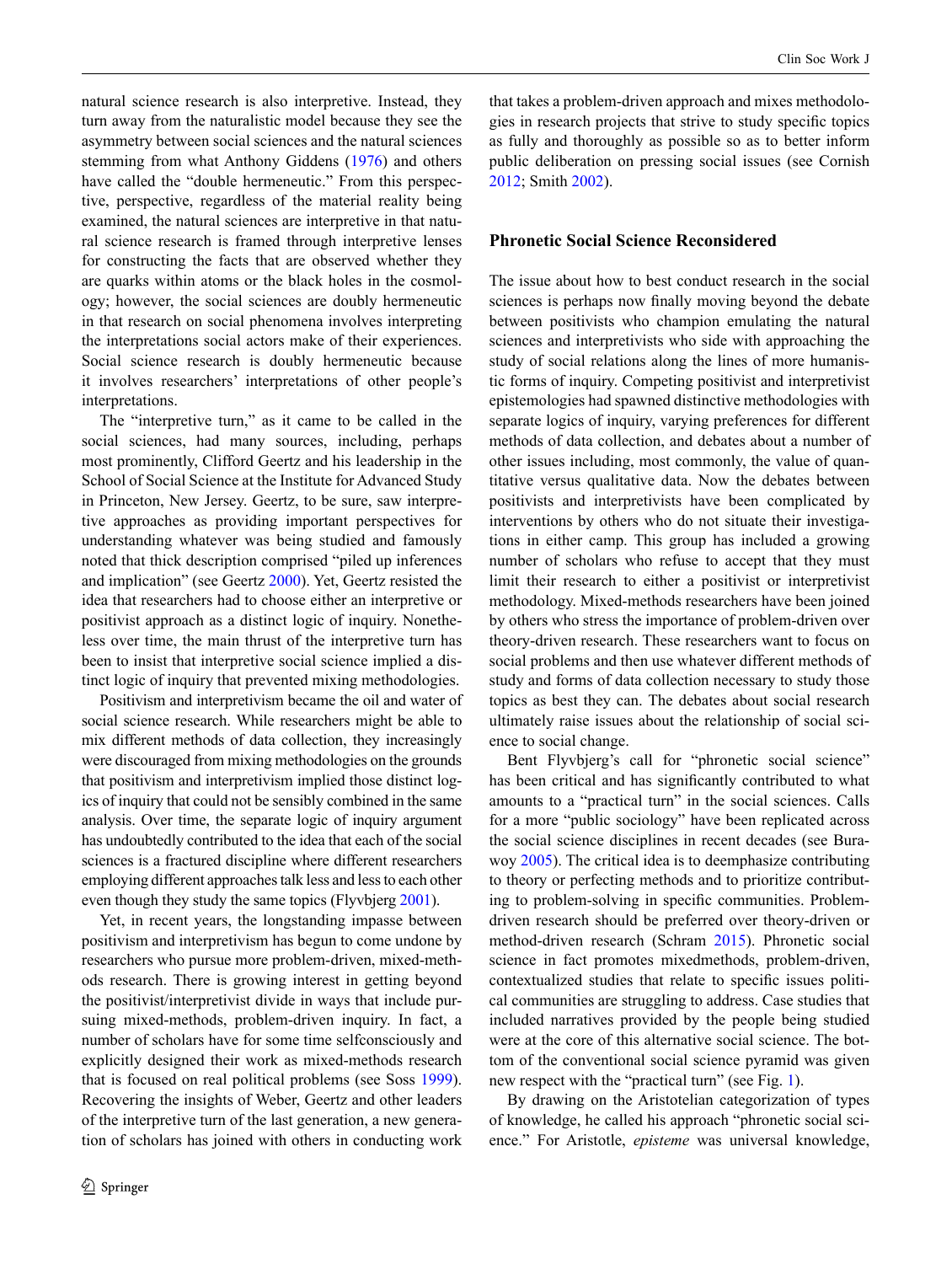*techne* was essentially practical application of that knowledge in the form a technique, and *phronesis* was the practical wisdom that emerged from having an intimate familiarity of what would work in particular settings and circumstances. For Flyvbjerg, while the natural sciences studied a subject matter of the physical world that was amenable to universal models of causal laws and such, the social sciences could not produce such knowledge of the social world given its subject matter, that is, people whose subjective states of consciousness and shared understandings were not amenable to being modeled by transcontextual, universal causal models. Instead, the social sciences were better adapted to provide contextually specific knowledge that could help people address the major problems they confront in their lives in specific contexts that cannot be theorized ahead of time. Social science could conduct research that would enhance phronesis, the practical wisdom born of an intimate familiarity with a practice that could help people act effectively in particular situations. Flora Cornish ([2012\)](#page-8-10) notes:

Phronesis can be understood as part of a "turn to practice" in the social sciences. After the "linguistic" and "cultural" turns gave center-stage to symbols and meanings in human affairs, attention to practice is one way of returning materiality to social theory. Phronetic social researchers engage in detail in the complexities of the phenomena which they study, examining why things are the way they are, often uncovering undesirable workings of power, and asking how things could be improved. In so doing, they develop both practical wisdom and theoretical tools that provide lenses for problematizing and reconstructing practices in other settings. They explicitly do not strive to create general or universal theories of human behavior.

The practical turn here involves more than what people in the allied helping professions are calling "implementation science" (Van Lieshout et al. [2016\)](#page-8-17). It goes beyond the goal of implementation science to apply objective, generalizable causal analyses to specific applications in the field. It similarly privileges engagement with real world problems in specific settings and contexts over perfecting abstract theories and methods to explain things independent of contingent contexts. Yet the emphasis on context is given much greater weight. The result is that case studies become a preferred form of research. These case studies can involve a mixing of data collection methods where qualitative and quantitative information can help triangulate a more thorough understanding of the problem.

While Flyvbjerg himself does not necessarily require it, engaged, mixed-method case studies logically open the door to working with the people being studied as a form of participatory-action research (Shdaimah et al. [2011\)](#page-8-4). This includes allowing the people being studied to be research

collaborators who get to narrate their stories from the bottom-up so that the research reflects how their experience the problem being studied and how they are trying to address it. This need not be the only perspective offered but it becomes now one that merits consideration. Research can be both top-down and bottom-up reflecting the views of both those who are trying to manage the problem and those who are being managed by those interventions.

For Flyvbjerg, phronetic social science need not be strictly a form of participatory action research but it should focus on the "tension points" that emerge between conflicting perspectives especially regarding the disjuncture between what is said and done (see Flyvbjerg et al. [2012\)](#page-8-2). By focusing on tension points, phronetic social science can contribute addressing these conflicts in ways that lay the basis for creating positive social change. In this way, phronetic social science is engaged, problem-oriented, and invested in contributing to positive social change. This type of research can be conducted from the bottom-up as well as the top-down. When conducted from the bottom-up, it is often done working in alliance with the people who are directly affected by how those on top in social hierarchies are or are not addressing a problem. Topdown research often takes a managerial perspective that has a "what works agenda" focused on managing a problem so that it is less of a problem for the existing social order, even if it does not address the needs of the people directly affected. Yet, bottom-up research can contribute improving things according an explicit understanding of a "what's right" agenda that stems from a focus on how helping the people being managed to realize what is in their own best interests (Schram [2015](#page-8-13)).

To be sure, there are then noteworthy differences between phronetic, bottom-up, participatory, and problem-driven research. These are not synonymous. Phronetic research is geared to making a difference in ongoing public issue contests but it need not necessarily be done from the bottom-up (see Flyvbjerg [2001](#page-8-0), p. 192, n. 6). And even if done from the bottom-up, it might not be done in collaboration with people in the field of action that are engaging an issue from either the top or the bottom. Yet, it is best to see phronetic research as ineliminably problem-driven and geared specifically to addressing problems the people are seeking to address. Also, phronetic research does have a focus on attacking tension points by highlighting the power relations involved and that should prove useful for subordinated groups looking for ways to improve their situation. While phronetic research is not necessarily explicitly related to Marx's idea of praxis, the approach I am proposing combines phronetic, bottomup, participatory and problem-driven types of research. While this type of research could be seen as something most especially specific to the discipline of Political Science, that would be a mistake. It is research that all those interested in understanding and informing action in the social world ought to be interested in undertaking.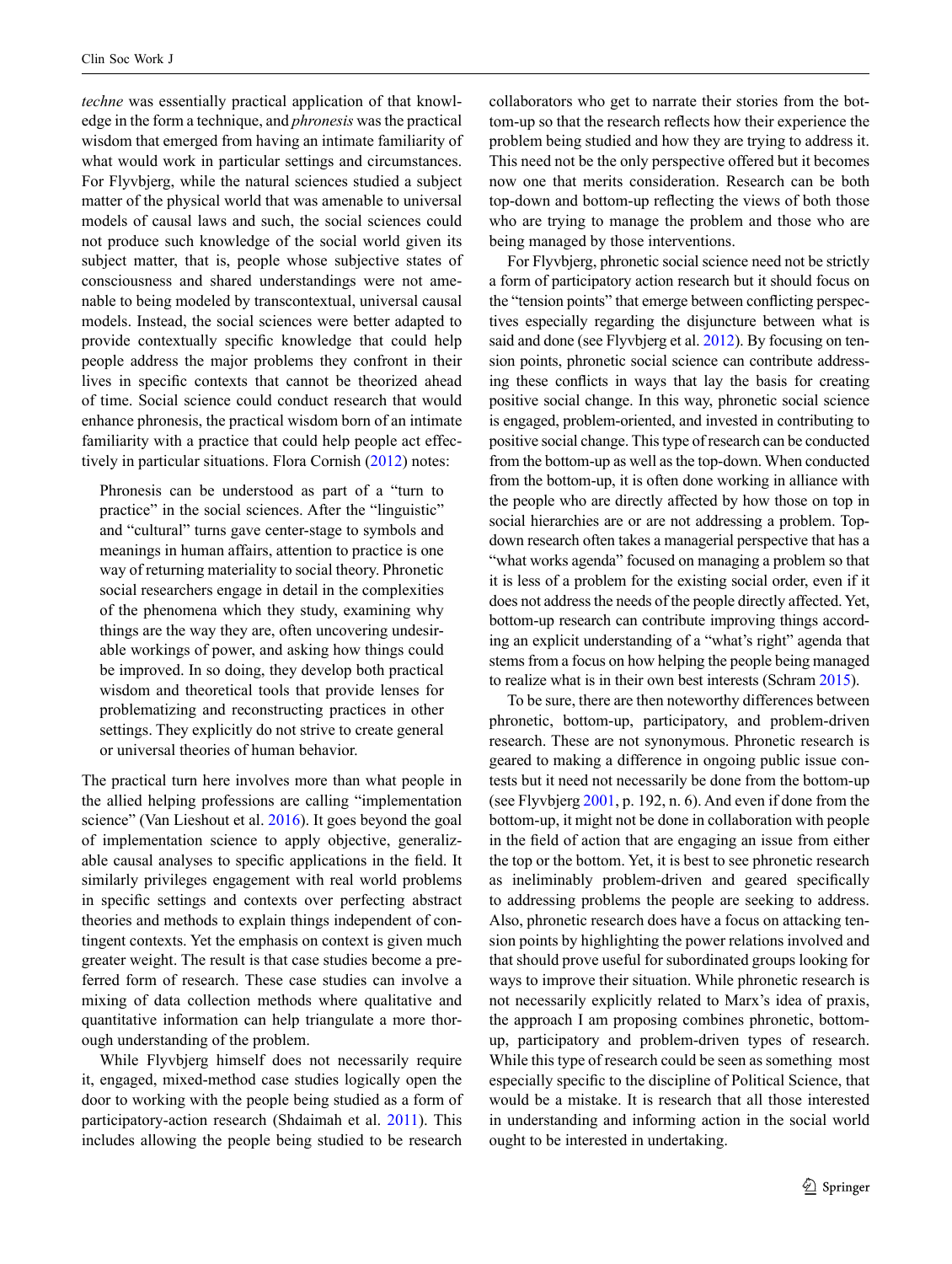# **A Case Study of Case Study Research: The Value of Narratives from the Bottom-Up**

With two collaborators (then doctoral students), I conducted a participatory-action research project consistent with Flyvberg's idea of "phronetic social science" (Shdaimah et al. [2011\)](#page-8-4). Starting in 2004, we partnered with the Affordable Housing Coalition in Philadelphia to conduct research that would help create the Philadelphia Housing Trust Fund. Our focus was on the need for funding to address the unique circumstances of the Philadelphia low-income housing market where many poor families owned dilapidated homes. Philadelphia, like Detroit, but unlike most other big cities, had many poor families who did not rent but lived in run-down homes they owned but had trouble maintaining.

While I had been a critic of the asset-building approach as an anti-poverty strategy (Schram [2006\)](#page-8-18), I needed to adjust my thinking to the specific local context. I was suspicious of emphasizing home ownership among the poor as a way of acquiring assets accumulating wealth in order to get out of poverty since many low-income families ended up being saddled with debt for a home in a poor, often racially segregated neighborhood where it did not appreciate in value. Yet, the Philadelphia situation was different. These low-income homeowners already owned their homes and needed help being able to stay in them. We would not be emphasizing homeownership as an asset-building strategy as much as an anti-homelessness strategy to prevent people from being forced out of their dilapidated homes onto the streets with nowhere to go. The local context was distinctive and needed to be taken into account when dealing with the issue of low-income homeownership.

With the specific context in mind, we collected a variety of different types of census and other statistical data to document this unique problem of lack of support for home repair for the poor. Beyond the census data, we also surveyed the low-income homeowners and we also collected their personal stories that narrated their problems in getting assistance in maintaining their homes. We also interviewed government officials for contrast. Our case study narrated this relatively unique policy problem from the bottom-up in ways that highlighted tension points with the government's policy officials. Our analysis of these tension points was part of our version of what Nancy Naples [\(2003](#page-8-19)) calls "everyday world policy analysis" where we highlighted the contrast between how the government implemented its policy from the top-down and how ordinary people experienced it from the bottom-up.

We conducted a "walk-through" analysis of what it was like to walk through the process of trying to procure a home repair grant or loan. We were surprised by all the obstacles low-income homeowners confronted whether in the form of all the paperwork, the reams of documentation, the long waiting periods, the inadequacy of the funding available, the miniscule size of the allotments that were distributed, the long work times for actually beginning repairs, the subpar work of contractors, and even the need to have work redone. It was a real eye-opener to look at the implementation of policy from the perspective of the clients who experienced the effects of program limitations. Just conducting these kinds of bottom-up analyses created a treasure-trove of suggestions for improving how the policies in place could be revised to better serve low-income homeowners.

Yet, when we talk about tension points specific to a research collaboration between researchers such as ourselves and our advocate partners, it got personal. Throughout the entire collaboration there were tensions between our understanding of what we thought we could say and do and what our advocate partners wanted. This was true about what we should research, how we could present our findings in print or in person, where we could appear to make presentation, and finally what we could in good faith recommend on the basis of our research. Most especially, as researchers with scholarly reputations to protect, we were constantly concerned about being seen as compromising our standards for good research in the name of making advocacy claims. In particular, we were very reluctant to extrapolate from our research precise estimates as to how many lowincome homeowners in Philadelphia had homes in disrepair that qualified for services under the existing programs. Our advocate partners wanted us to estimate a precise number that was easy for the public, the press and policymakers to remember and act on. Our data did not actually allow for this given the samples sizes we were working with, especially from the American Housing Survey. Estimates from these samples would come with large standard errors. The advocates worried that if we presented careful but circumspect research that specified the margin of error with our estimates there would be no hard and fast number people could latch onto for making proposals regarding funding increases. We however worried that if we tried to be precise beyond what our samples allowed we would be seen as incompetent researchers throwing numbers around just for political effect. We hashed this issue out over multiple sessions (some more intense than others). Nonetheless, we eventually found a way to make a reasonable estimate with qualifying statements attached and even agreed to it being used not just in a summary report but in flyers and posters. We made public presentations before relevant policymakers where we talked about the estimates of how many lowincome stood to benefit from increased funding for home repair.

Trust was critical. Without it there cannot be a participatory research collaboration like ours. In our case, in spite of all the disagreements, we were able to move forward because there was trust between us (the researchers) and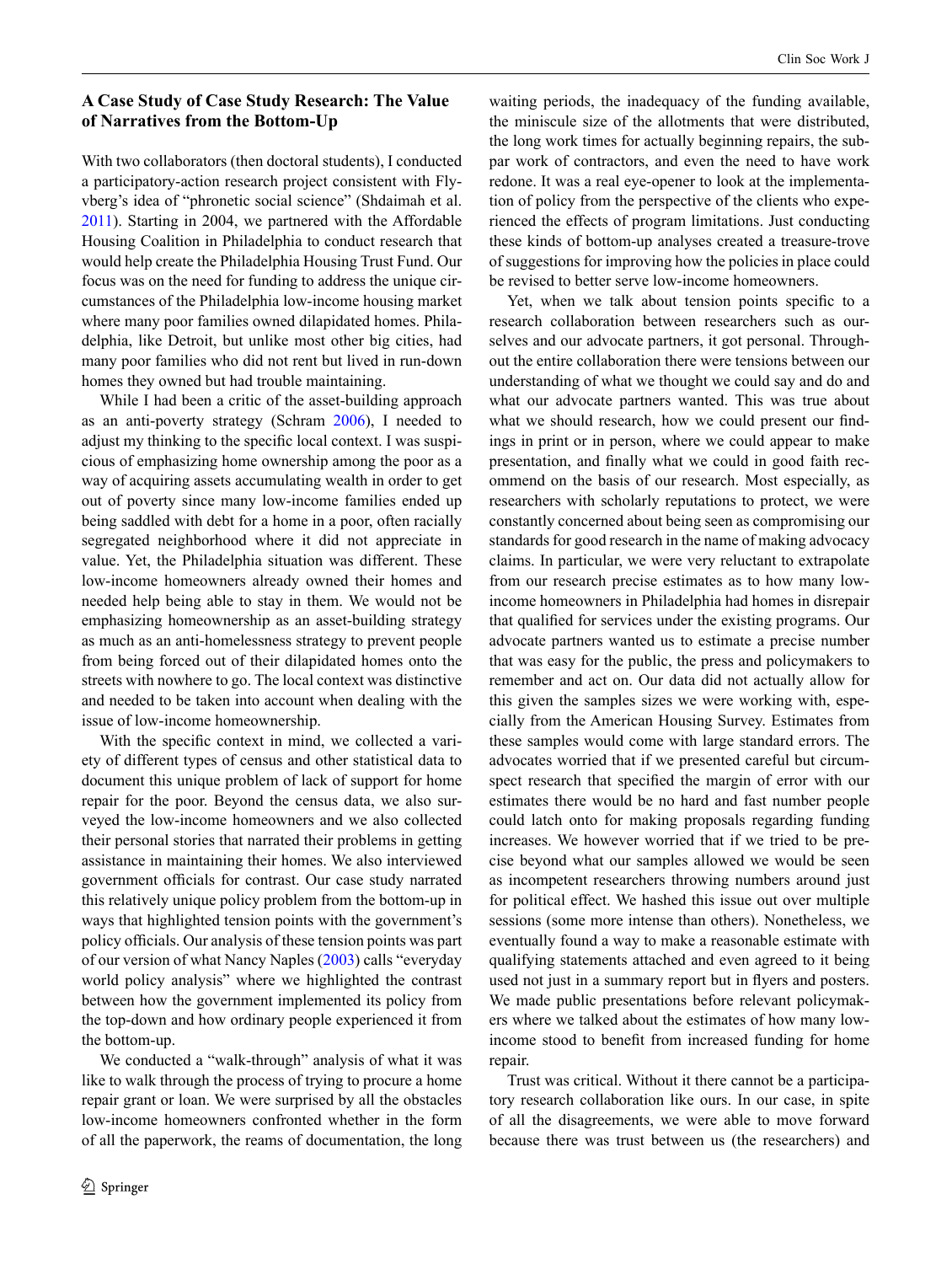them (our advocacy partners). We believed in the cause and trusted our advocacy partners to not misuse our research just to score political points. In the end we were able to build on trust that had developed over many sessions and then finally find a way to compromise without undermining the integrity of our research. Eventually, we were all on the same page when it counted. We testified before the City Council hearings on the Trust Fund and stood with our advocacy partners to vouch for our research. We joined with low-income homeowners as they testified to their stories about how they experienced the inadequacies of the City's limited home repair assistance programs. When the Fund was enacted we appreciated how the word Trust in the title had come to have a double meaning.

In the end, our case study research helped highlight a disjuncture that needed to bring low-income people's concerns into the policy process. The Philadelphia Affordable Housing Coalition was able to join with others in getting the City's Housing Trust Fund created and in the process get millions of dollars annually to be devoted specifically for low-income home repair so poor families could stay housed in their owned homes. We ended up reporting on this in a book which provides a case study of how case study research can be central to realizing Flyvbjerg's vision of a more phronetic social science that better connects research with action to make the world a better place (Shdaimah et al. [2011\)](#page-8-4). Social research can be best part of this process when it tailored to specific settings and it geared to helping inform what should be done in those specific settings. This is especially the case when researchers collaborate with those who are trying to change things in those situations. Helping inform their situated reasoning, rather than contribute to trans-contextual abstract rationality, is how social research can do the most good. When social research is structured consistent with this orientation then it can be part of the process of making the world a better place, case by case.

## **Real Social Science as Applied Science**

We need to consider revising the dominant model of social research, especially if we want our work to be associated with contributing to positive social change. We need to change research in order to better conduct research that gets social change. The myth of "pure social science" informs the pyramid of knowledge and perpetuates the conceit that social science when conducted in a proper scientific way produces objective, universally generalizable, causal knowledge that contributes to increasing our understanding of the truth of the social world. The false objectivity that lies behind the pyramid of knowledge leads social science on a fool's errand to try to mimic dominant understandings of the natural sciences which cannot be relied on to produce meaningful

understanding of the social world. The problem is not just that social science research is ineliminably biased because it unavoidably is always conducted from a particular perspective, top-down, bottom-up, left, right, etc. Instead, the myth is compounded by the naturalistic fallacy that we can actually produce trans-contextual knowledge about social relations that is independent of how the social actors we study experience those social relations in specific settings. As Flyvbjerg has so effectively demonstrated, social science needs to give up the idea that it can successfully emulate the natural sciences. Instead it should heed his advice and begin to practice a more phronetic social science that is designed to help the people being studied in specific settings better enact a practical wisdom about the problems they are addressing. Social research can significantly contribute to enhancing that type of knowledge if it puts its collective mind to it. In this way, real social science is less the pure kind—detached, decontextualized and focused on perfecting abstract theories and depersonalized causal models. Instead, real social science is more the applied kind—engaged, problem-driven, and focused on helping the people being studied in any specific context get to do what's right. Applied research is therefore arguably the real social science not the compromised inferior form it is often made out to be. For social science to produce knowledge appropriate to its subject matter, it must invert the pyramid knowledge and privilege contextual understandings of social relations as experience in particular settings.

The irony here is not just that applied social science is actually more, rather than less, scientific according the model of phronetic social science. Instead, the real irony is that for years the various allied helping professions—social work in particular—have been trying to emulate the pure social sciences (who have been trying to emulate the natural sciences). My own personal experience as a faculty member in a school of social work for many years has led me to acquire first-hand knowledge of this problem (see Schram [2013](#page-8-20)). I suspect it is because helping professions like social work have suffered mightily with an inferiority complex as a lesser academic or scholarly pursuit given their applied focus with educating students in how to practice their craft in the field as opposed to how to conduct studies of the field. As a result, over time there has been a concerted effort to upgrade that reputation by demonstrating that their practice in the field is grounded is the best social science research conventionally understood.

Yet, this quest for scientific legitimacy has perverted the relationship of theory to practice in fields like social work and undermined the need to account for the importance of context. Take the idea of "best practices," where practitioners learn on the basis of meta-analysis or other summative techniques aggregating disparate research efforts across cases to adopt treatments, interventions and specific practices in other settings and apply them in their own setting (Cornish [2012\)](#page-8-10).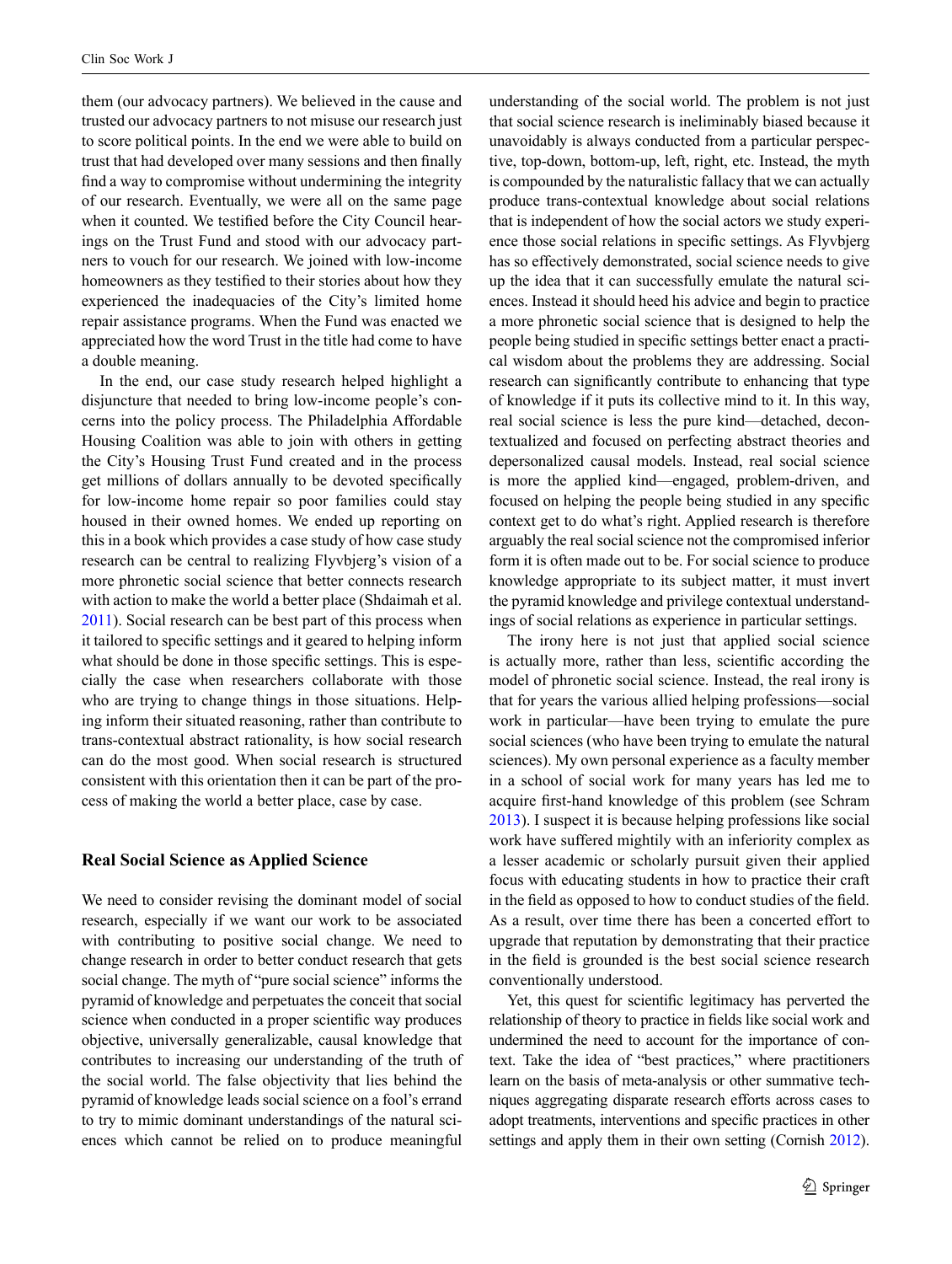At the pinnacle of this approach are randomized clinical trials which are seen as the best one can do in producing evidence of causality that then should be possible to rely on for proposing changes in policy, treatment or other interventions regardless of context. Yet, this kind of decontextualization is dangerous in mistaking the ability to isolate a causal factor for understanding the specific mechanisms that make something happen in a particular context (Marcellesi and Cartwright [2013](#page-8-22)). The need to know whether a specific context includes the mechanisms making something happen is an essential overlooked step when relying on clinical trials for developing causal knowledge. To study context is to learn what the contingent, context-specific causal mechanisms are and whether they are present in one or another situation or setting. Such in-depth causal understanding suggests the need to appreciate that what works in one setting needs at a minimum to be recalibrated to work in another distinctive setting that involves different causal mechanisms. Decontextualization can lead to a de-emphasis on the importance of setting and to the false idea that abstract, decontextualized models of sound practice can just be inserted in any context without attention to what is different. Without such tacit skills, knowledge from one context is not transferable to another context, making learning from even case studies impossible (Flyvbjerg [2006\)](#page-8-5). This leads to theory dictating to practice in the most obtuse way possible.

The irony here is not just that applied social science is more sensitive to context and therefore should be seen as the model for pure social science, rather than the other way around. The irony is much deeper. The latest findings in fields associated with the natural sciences actually suggest this point. For instance, applied work in medicine has indicated that generic findings about the positive health effects of drinking coffee need to be tailored to how people's personal digestive systems consume coffee. Depending on your DNA and the bacteria in your stomach, drinking coffee may not have health benefits such as reducing the likelihood of developing various forms of cancer (Cha [2015\)](#page-8-23). How ironic is this? Instead of applied social science aping pure social science which has desperately been trying to emulate the natural sciences, the natural sciences need to be modeled after applied social science. Good science of any kind that actually contributes to knowledge humans can use is practiced the other way around where it is imperative to have an applied mentality that includes sensitivity to specific contexts, the local political setting or the stomach included.

Social Workers in particular have a lot to gain by reconsidering the pyramid of knowledge, taking context seriously and practicing phronetic, bottom-up, participatory problem-driven research (see for instance Floersch [2002](#page-8-24)). Too often abstract research and theory disconnected from the frontlines of social work practice fails to improve practice because it does not fit the context in which it is applied. Too often relying on such research can lead social workers away from considering the real world social, economic, cultural and political context in which interventions, programs, services and treatments are imposed. Too often the failure to consult with the community and the people being served further makes the application of research difficult and even counterproductive. Social workers need to consider more frequently inverting the pyramid of knowledge and engaging in phronetic, bottom-up, participatory, problem-driven research.

Recruiting more academic partners in this type of research however is today not automatic. The university today is increasingly neoliberal where market logic is ascendant and market actors dominant. Everything is increasingly put under the economic microscope and evaluated for its ability to enhance the financial efficiencies administrators must impose in order to make work with budgets that are increasingly starved of public funding (Schram [2016](#page-8-21)). Faculty are increasingly monitored by data systems that score their ability to get funding and conduct research that is published in the most cited journals. These "high-impact" journals are almost always the more scientistic ones that present themselves as offering objective, trans-contextual, highly generalizable causal knowledge. Phronetic, bottom-up, participatory, problem-driven research gets pushed to the margins in the process. The incentive structures in universities today work against doing the type of research I am suggesting. It can be professionally and political risky. Yet, if we do not push back against the neoliberal pressures it is likely that more than this type of research will be jeopardized. Instead, academic freedom, critical thinking, politically challenging research and much more will also be at risk of elimination in the neoliberal university.

Will we ever give up the ghost of pure social science? Whether it is meta-analysis, "big data," or whatever the next fad is, sometimes it seems like never. We might never learn the lessons Flyvbjerg already taught us. Then again we just might. What is clear is that we need less theory-driven or method-driven research that prizes its scientific scrupulousness at the expense of practical relevance. Further, we need less top-down research that focuses on a "what works" agenda that serves the management of subordinate populations and more research that provides bottom-up understandings of a "what's right" agenda tailored to empowering people in particular settings. Real social science research needs to listen to how people on the bottom experience their own subordination so that we can help them overcome their subjugation. Good social science includes taking the perspective of the oppressed in the name of helping them achieve social justice. In the end, there are a number of tension points between the model of conventional social science and phronetic social science that starkly highlight how we need to change research in order do research that promotes positive social change. When we engage in phronetic,